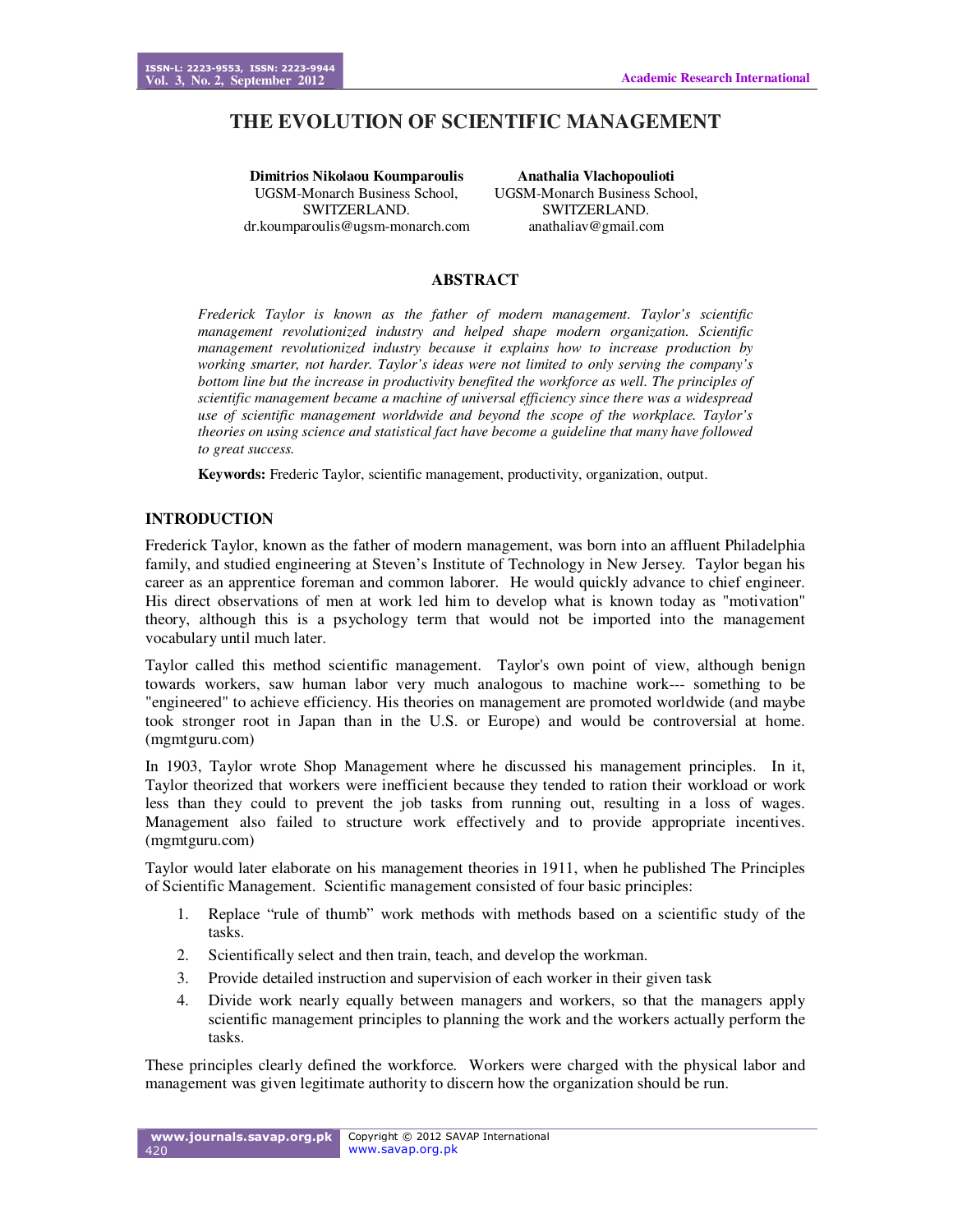In order to understand how Taylor's scientific management revolutionized industry and helped shape modern organization, one needs to understand what came before him. The industrial revolution had been underway for nearly 100 years before Taylor took his first job as an engineer at Philadelphia's Midvale Steel Company in the Fall of 1878 (Nelson, p. 29).

Most histories of the industrial revolution focus on technological developments, such as interchangeable parts, steam power, and the assembly line. Very little has been written about how nineteenth century plants were organized and managerial power was delegated. In virtually all industries, regardless of the types of manufacturing operations taking place, the foreman was, for all intents and purposes, the manufacturer (Nelson, p. 4).

The foreman had near absolute authority over the workers. He was responsible for hiring and firing personnel, training them, arbitrating grievances, promoting and demoting workers, and enforcing the manufacturer's personnel policies regarding work hours, personal appearance, and rules of conduct. In many industries the "piece work" system was common. The foreman set the wages using a "rule of thumb" method (Nelson, p. 8).

The manufacturer, for whom the foreman worked, usually watched the payroll very closely. When piece workers were so productive that they earned more than the prevailing day wage, the manufacturer would order the piece rate cut, removing any incentive to produce more. Combined with the difficult and unsafe work environments in many factories, there was a more or less permanent state of labor-management strife. Strikes and violence were common (Nelson p. 9).

Operating in such circumstances it is understandable why Taylor work so hard to promote his 'one best way' to lay the foundations of how businesses should be run from an organizational standpoint. Separating the workforce from management proved to be a recipe for success at the time. A job required a specific type of employee and at the same time, an employee was matched to a specific job that suited him. Management was left to improve other aspects of the business. Separating the workforce allowed businesses to operate more efficiently. The worker would concentrate on the dayto-day tasks asked of them, and not have to worry about the decision making. Decisions were left to management who were able to take the best course of action after careful study, planning, and implementation of pre-defined standards. "Taylor was helping to create the modern white-collar workforce." (Kanigel, p.351) He was able to create a system, founded on issues during his lifetime (production, order, efficiency, labor), that could transcend time and be beneficial to age, be it past, present, or future.

Managers were taught to look at every aspect of a manufacturing operation as a piece of an integrated system. Improvements made to one process would lead to improvements to a different process down the line. "The idea that every part of a factory or a whole organization should be scientifically analyzed and redesigned to achieve the most efficient output." (Wrege, p. 255) Managers could continue to use time study to improve and eliminate bottlenecks. Instead of leaving the workers alone to solve problems they might be confronted with, management would be able to determine the best course of action scientifically and then train the worker to perform the task accordingly.

Taylor's ideas were not limited to only serving the company's bottom line. The increase in productivity benefited the workforce as well. Workers were paid by "piece rate," a fixed wage for each unit produced or action performed. This generally failed because standards were poorly set, employers cut rates when workers earned "too much", and workers would conceal their real capacity for production to keep standards low. In order to rectify this, Taylor pushed for standards to be set for wages. A clearly defined wage should be established and be directly related to the complexity of the job. (mgmtguru.com)

This method of management led to an increase in a worker's output, allowing them to take home a greater pay than ever before. Under the system, incentives were offered for greater output. Even in modern times, this principle holds true for those that earn bonuses from commission. The increased output did not come at a physical cost to the worker as one might assume. For those not under scientific management's guidelines, increased output meant that the worker had to work harder and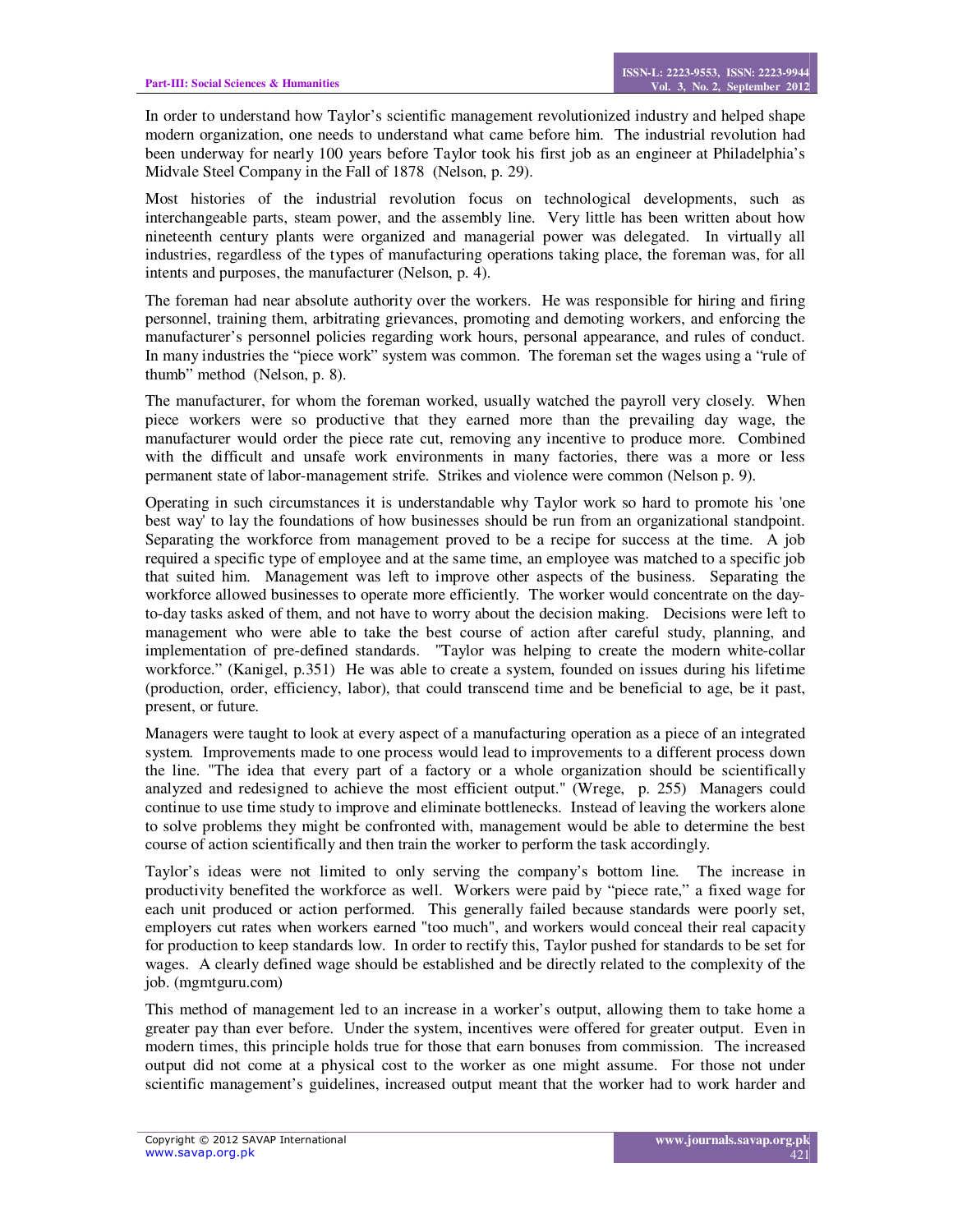work longer hours. Scientific management, however preach efficiency in order to increase output. Workers did not need to physically exhaust themselves. They needed to work smarter.

In summary, scientific management revolutionized industry because it explains how to increase production by working smarter, not harder. Up until that time, increasing output meant more hours, more employees, more raw materials, and more costs. Scientific management uses basic logic to show how standardization, productivity, and division of labor painted a picture of efficiency that resonates today. Not only does scientific management aid a company to accomplish its goals, but it improves the quality-of-life of the workforce, creating a win-win situation for all parties involved.

# **Standards & Benchmarking**

Clearly, creating standards is at the core of why scientific management is a beneficial organizational model. Standards are universally accepted guidelines that help govern procedures and courses of action for given scenarios. In pre-Taylorism days, a common bottleneck that organizations face is "rule-of-thumb" or guess-work when it comes to dealing with issues, by not having a clear path to follow. Having a standard in place would eliminate this uncertainty and allow the wheels to continue moving forward. "The standard" should also be looked at as a benchmark, a level or point of reference from which measurements can be made. Measurements allow for an analysis of productivity. They are used to identify how efficiently employees, processes, and procedures met or exceed the standard.

"The system's base was research and experimentation to replace the old 'rule of thumb." (Wrege, p. 255) Research under scientific management is the collection of raw data. Research is one of the most crucial components of developing a standard. The raw data gathered can be measured. It's something tangible, something that can be accounted for.

#### **Legacy of Taylorism**

The impact of Taylor's work on the field of management has long been recognized by management scholars. Wren & Hay's (1977) study saw Taylor at the top of the list among contributors to American management thought and practice. Heames & Breland's (2010) study found Taylor to be at the top of their list thirty years later. The Principles of Scientific Management, not only tops Bedeian and Wren's (2001, p. 222) list of the 25 most influential management books of the 20th century, but they refer to it as "The most influential book on management ever published."

The legacy of scientific management is found wherever machine-like precision in an operation is required to improve profitability. In numerous work practices scientific management is present when workers assemble a McDonald's hamburger or when a technical support representative answers a call under pressure from a 90/10 protocol (Bell & Martin, 2012).

There is ample evidence that Taylor's work on efficiency has had an enormous impact on management education in the progressive era. Further, it can be argued that Taylorism also has tremendous implications for present-day managers which make the methods relevant in a modern management environment (Schachter, 2010). Taylor was among a very small number of scholars in his day to begin thinking about work and efficiency of time and motion in relation to productivity and the added value of this new-found productivity to organizational surpluses. Modern management owes a good deal to Taylor's work, since efficiency is a "cherished administrative value" in public administration too. Efficiency is a guiding value even for government leaders (Schachter, 2007).

The following are a list of modern management tools and terms that has its roots linked to scientific management:

#### *Accounting Cost Control*

Taylor introduced a cost accounting system at Bethlehem that focused on moving the function of accounting from a post-mortem system of annual, semi-annual, and monthly reports too late for management to be pro-active in taking action and making changes. He implemented a cost accounting system modeled after that being used at the Frankford Arsenal near Philadelphia. Taylor also succeeded in moving the cost accounting function to the planning department generating cost reports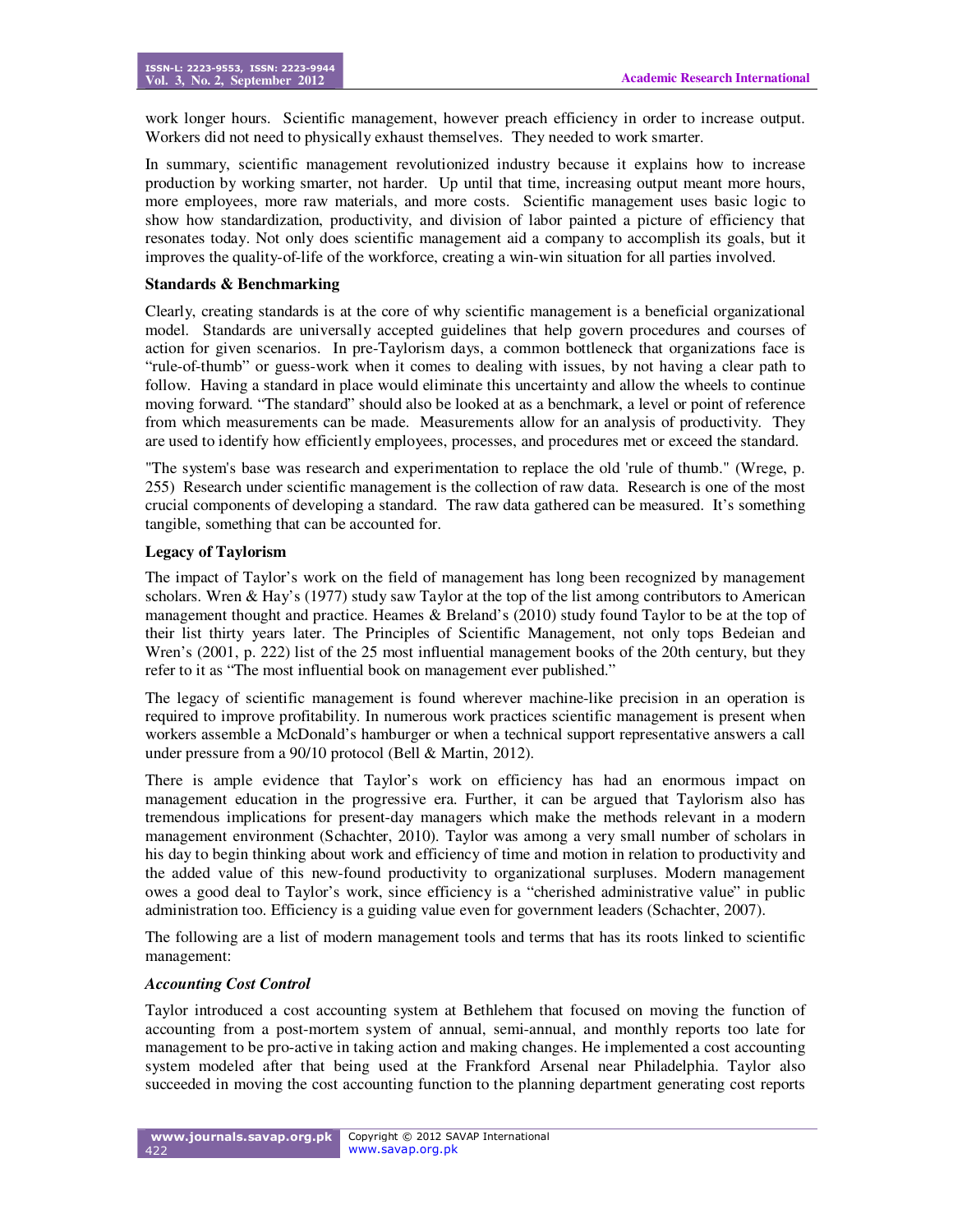coincident with daily operations reports and in line with the philosophy of his fourth principle (Wren, 1972).

## *Organized Labor Relations*

When Henry Ford added the assembly line in 1913 to the then narrowly defined jobs that were proposed by Frederick Taylor in his principles, the mass-manufacturing model was established for much of the rest of the century (Budd, 2005). There was some initial opposition to Taylor's principles. The labor movement initially opposed what they called "Taylorism", and strikes against time studies and incentive pay plans resulted. At some level this underlying conflict between organized labor and management continues to exist today (Budd, 2005).

#### *Operations Process Control Management*

The fact that Taylor introduced the concept of using scientific methods to measure and control the processes of work is a very important contribution to industrial management (Taylor, 1919; Hampton, 1994).

#### *Operations Service Sector Management*

Today, an airline in the likes of Southwest Airlines uses teamwork and rapid cleaning methods to wash windows for fast turnaround of its flights. This is an example that demonstrates some of the fundamental ideas on task assignments that Taylor introduced in his principles almost a century ago (Davis *et al.,* 2003).

#### *Quality Management*

Taylor introduced the use of mnemonic classification, leading to grouping of machines (group technology), and later renamed to cellular manufacturing where different parts requiring similar machines are produced. The economic benefits of group technology become significant when cost reductions in production control, materials handling, and inventory control are considered (Hampton, 1994). One could say that Taylor's scheme of classification and measurement created a building block necessary for the present day implementation of quality management.

# *Technology Management*

"Changing an organization's technology involves altering its equipment, engineering processes, research techniques, or production methods. This approach goes back to the scientific management theory of Frederick W. Taylor" (Stoner *et al.,* 1995, p. 419).

# **Countries that Adopted Scientific Management**

Frederick Taylor died of pneumonia in 1915; just five years after the publication of The Principles of Scientific Management brought him world-wide recognition. Scientific management soon became a machine of universal efficiency. The Principles of Scientific Management were translated into Chinese, Dutch, French, German, Italian, Russian, and Japanese (Kanigel, p. 22).

Ironically, one of the first countries outside of the US to make widespread use of scientific management was the newly formed Soviet Union. Lenin, who was familiar with Taylor's work, believed that in order to transform the USSR from the nearly feudalistic country that it was under the czars into a major industrial power, a mass educational effort was necessary. In fact, Vladimir Lenin believed that Taylor's methods could be used to manage the entire nation:

"We should immediately introduce piece work and try it out in practice. We should try out every scientific and progressive suggestion of the Taylor System…..The Soviet Republic must adopt valuable and scientific technical advances in this field. The possibility of socialism will be determined by our success in combining Soviet rule and the Soviet organization of management with latest progressive measures of capitalism. We must introduce in Russia the study and the teaching of the new Taylor System and its systematic trial and adaptation" (Wren p.1).

The Soviet Union's famous five-year plans that set goals for industrial productivity and economic growth were a direct result of scientific management principles (Wren p. 4).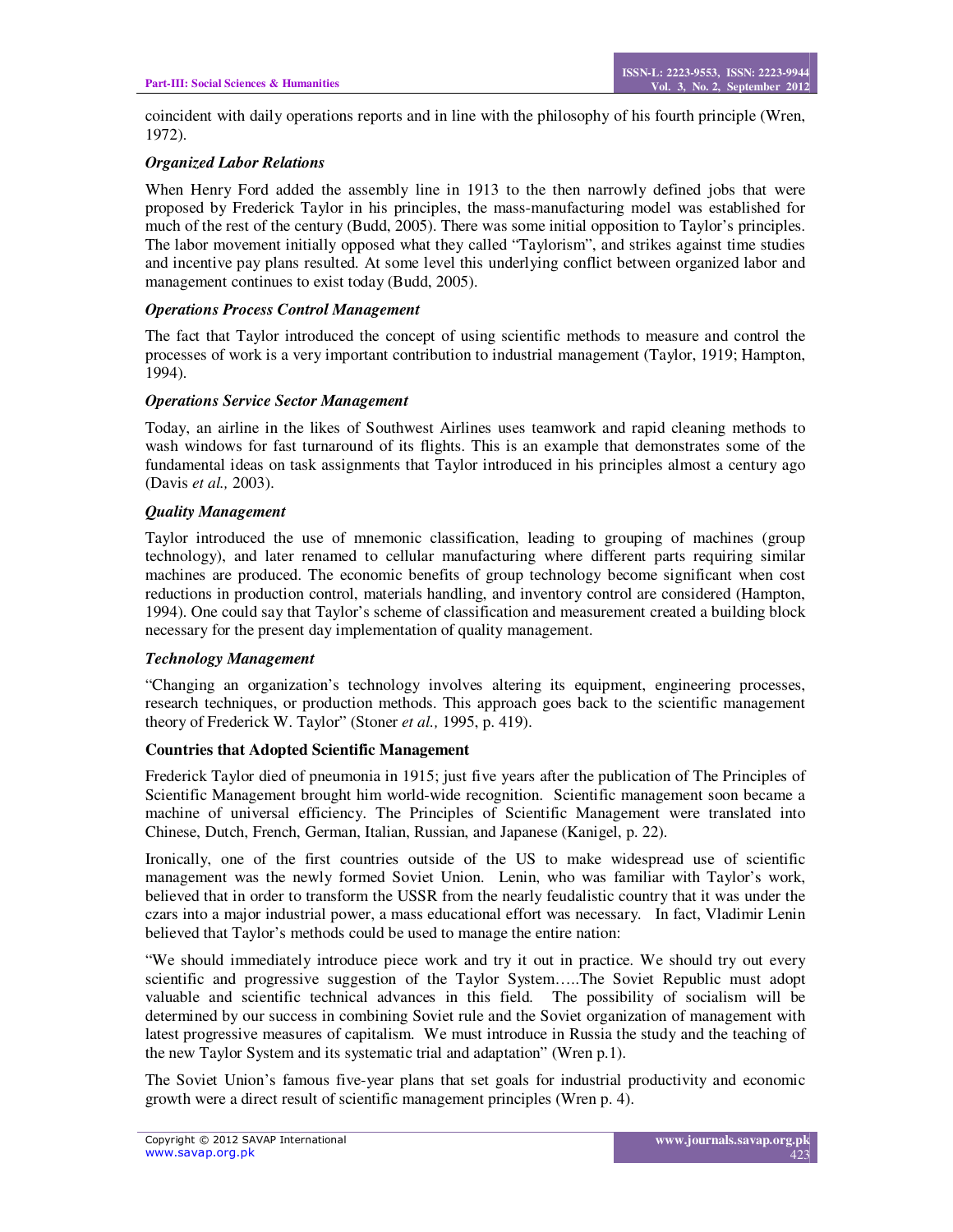As Taylorism was influencing the growth of the USSR during 1920's, Japanese industry also began adopting Taylor's techniques. One of the first disciples of scientific management in Japan was a man named Ueno Yoichi. In 1919, Ueno was hired by the Lion Toothpowder Company, where he increased the productivity of its packaging department by 20 percent while reducing the area of working space by 30 percent and cutting work time by one hour per day. Uneo became a leading proponent of scientific management in Japan, in the years leading up to the Second World War, many in Japanese industry embraced Taylorism (Tsutsui p. 446).

As scientific management became more popular in industry during the early part of the twentieth century, it began to influence other segments of society and culture, particularly in the progressive movement. For example, the famous conservationist Gilford Pinochot, who was appointed by President Theodore Roosevelt to head what is now known as the Department of the interior, saw his work as, "efficient management of natural resources." Progressive reformers, who were interested in reducing public corruption carefully, began to study things like the amount of money spent on constructing things like sewer lines verses the amount of people living in each square block. Home economists, many of them advocates of women's suffrage, did time and motion studies of house work in the hopes of relieving some of its drudgery, in the hopes that it would give women more time to educate themselves in order to become better participants in American democracy. A certain type of technical utopianism emerged (Schwartz-Cowan p. 212-213).

Scientific management has also spread beyond the scope of the workplace. Most armies around the world employ scientific management. In virtually every facet of armed forces, there is a standard method of performing each job. Enlisted men are drilled time and time again to complete specific tasks in a specific manner until they become routine. Those with appropriate abilities for a task are then made to perform only in that task. Essentially, the job is matched to the worker. Those with keen eyes become snipers or scouts and those with an understanding of strategy are promoted into "intelligence operations."

While workers in the US and in Europe resented Taylorism with its incentive wage schemes and work specialization and simplification that was not the case in Japan. Although some of the reasons for this are open to interpretation, many Japanese workers saw scientific management as elevating their status as "modern factory workers." Scientific management delivered on its promise of elevating wages, and some workers even saw it as an honor to be the subject of a time and motion study (Tsutsui, Manufacturing, p. 39).

Even with the use of scientific management techniques, there were important cultural differences between the Japanese approach to management and that of their American and European counterparts. Their management style was much more paternalistic, perhaps derived from the traditional Japanese feudal relationship between lord and retainer. There was a strong value among both managers and workers for harmony and cooperation (Tsutsui, Manufacturing p. 49).

#### **Criticism and Limitations of Scientific Management**

The critics of scientific management in the likes of Maqbool (2011) argue that Taylorism has given rise to massive production, economies of scale, and cost effectiveness but the narrow focus of job and more significance to technology had created mere machines and mechanical life where only materialism prevailed. It is also true that working environments was deplorable within the firms because of lack of imagination, inflexibility, and rigidity. Under Taylorism, bureaucracy flourished and created distance between employees due to separation of these two groups. Consequently, they were deprived of healthy feedback from each other. There was no place for innovation because of fixed rules set by management. Workers imagination was confined to work in boundaries. In essence, Taylorism has deteriorated human beings morally through extensive race, greed, materialism, status consciousness, tangible benefits and competition.

Despite the efficiency and effectiveness brought about by scientific methods there emerged a growing public backlash. In 1911, workers at the Watertown Arsenal in Massachusetts, where Taylor was employed, went on strike in support of a worker who refused to allow engineers to time what he was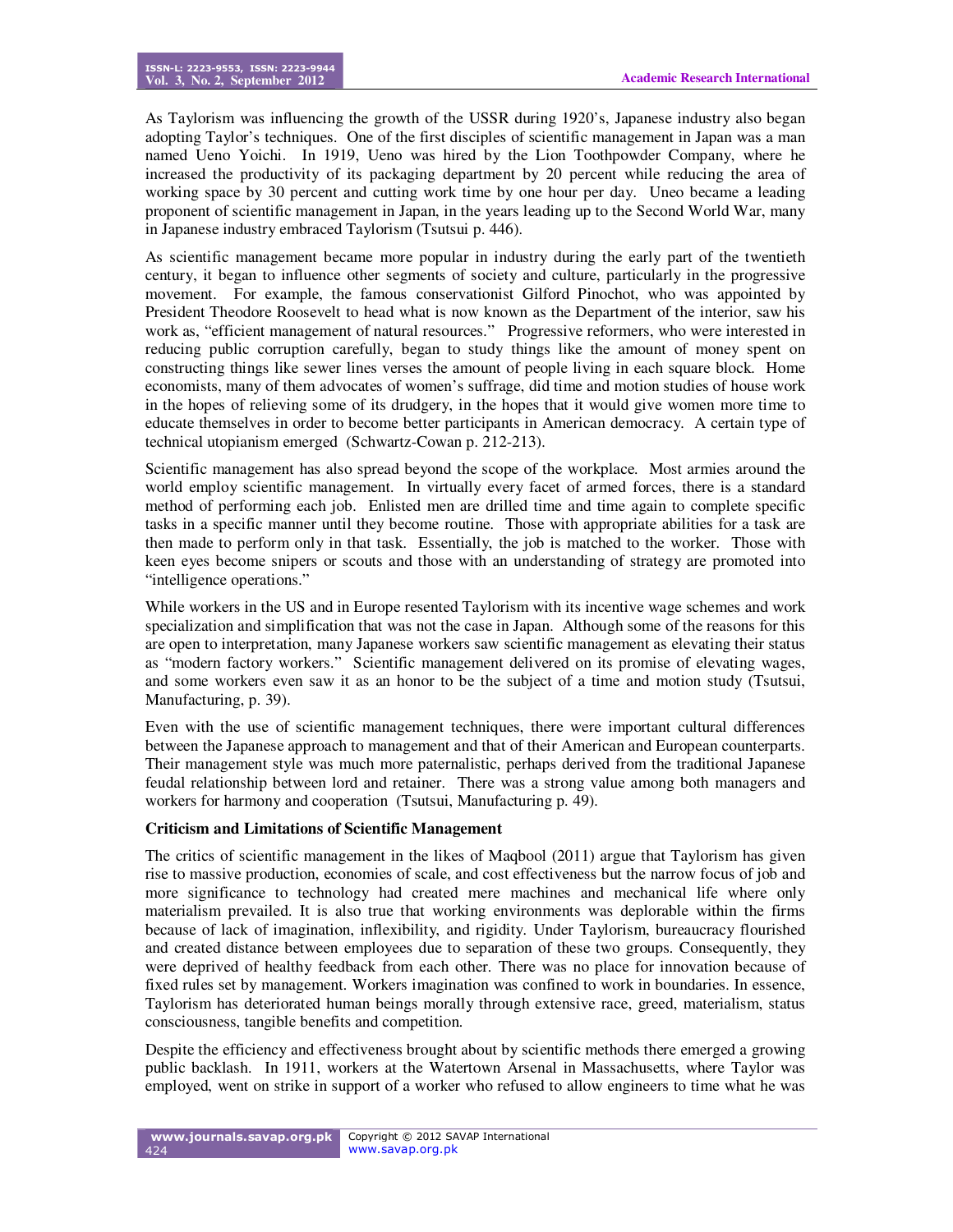doing with a stopwatch. The incident received a great deal of newspaper coverage and led to Congressional hearings at which Frederick Taylor was called to testify.

Today, with the benefit of nearly 100 years of hindsight, many of the Taylorism's shortcomings are glaringly obvious. The "one size fits all" approach to motivation, the consuming focus on efficiency with a near total disregard for quality, and the deaf ear held by management to suggestions by subordinates seems very outdated by today's standards. But Taylor's scientific approach – the application of statistical techniques to production and efficiency, and his focus on what motivates workers, set the stage for what would come later.

## **CONCLUSION**

Frederick Taylor was one of the first people to view management as a science to be studied. He was the first person to study motivational theory, and apply statistical techniques to manufacturing. At a time when labor was cheap, supplies were plentiful, and manufacturing processes were relatively forgiving of quality control issues, scientific management was a tremendous improvement over the old factory systems with its tyrannical foremen and rules of thumb. He revolutionized the way management approach businesses and organizations. His theories on using science and statistical fact have become a guideline that many have followed to great success. Is scientific management a perfect system? No. However, one cannot deny its contributions to society and measurement of efficiency.

#### **REFERENCES**

- Bell, R.L. and Martin, S.L. (2012). The Relevance of Scientific Management and Equity Theory in Everyday Managerial Communication Situations. *Journal of Management Policy and Practice*, vol. 13(3)
- Budd, J.W. (2005). *Labor Relations: Striking a Balance*. New York: McGraw-Hill/Irwin.
- Copley, F.B. (1923). *Fredrick W. Taylor: Father of Scientific Management*. (Vols. 1-2). New York: Harper & Row.
- Davis, M.M., Aquilano, N.J. and Chase, R. B. (2003). *Fundamentals of Operations Management*. New York: McGraw-Hill/Irwin.
- Frederick Winslow Taylor: Father of Modern Management Frederick Winslow Taylor: Father of Modern Management, web article found at http://www.mgmtguru.com/mgt301/ 301\_ Lecture1Page8.htm
- Hampton, J.J. (Ed.). (1994). *AMA Management Handbook* (3rd ed.). New York: American Management Association
- Heames, J.T. and Breland, J.W. (2010). Management Pioneer Contributors: 30-Year Review. *Journal of Management History*, 16(4): 427-436.
- Kanigel, R. (1997) Taylor-Made, *The Sciences Volume* 37 Issue 3, May/June 1997
- Kanigel, Robert. *The One Best Way*. New York: Viking.
- McKenna, C.D. (2006). The World's Newest Profession—Management Consulting in the Twentieth Century, Cambridge, UK, Cambridge University Press
- Maqbool, M., Zakariya, A. and Paracha, A.N. (2011). A Critique on Scientific Management, August, Vol 3, No 4, *Interdisciplinary Journal of Contemporary Research in Business*.
- Nelson, D. (1980). Frederick W. Taylor and the Rise of Scientific Management Madison Wisconsin, University of Wisconsin Press
- Nixon, F. (1962). Quality Achievements in Japan, The Statistician, Volume 12, Number 2